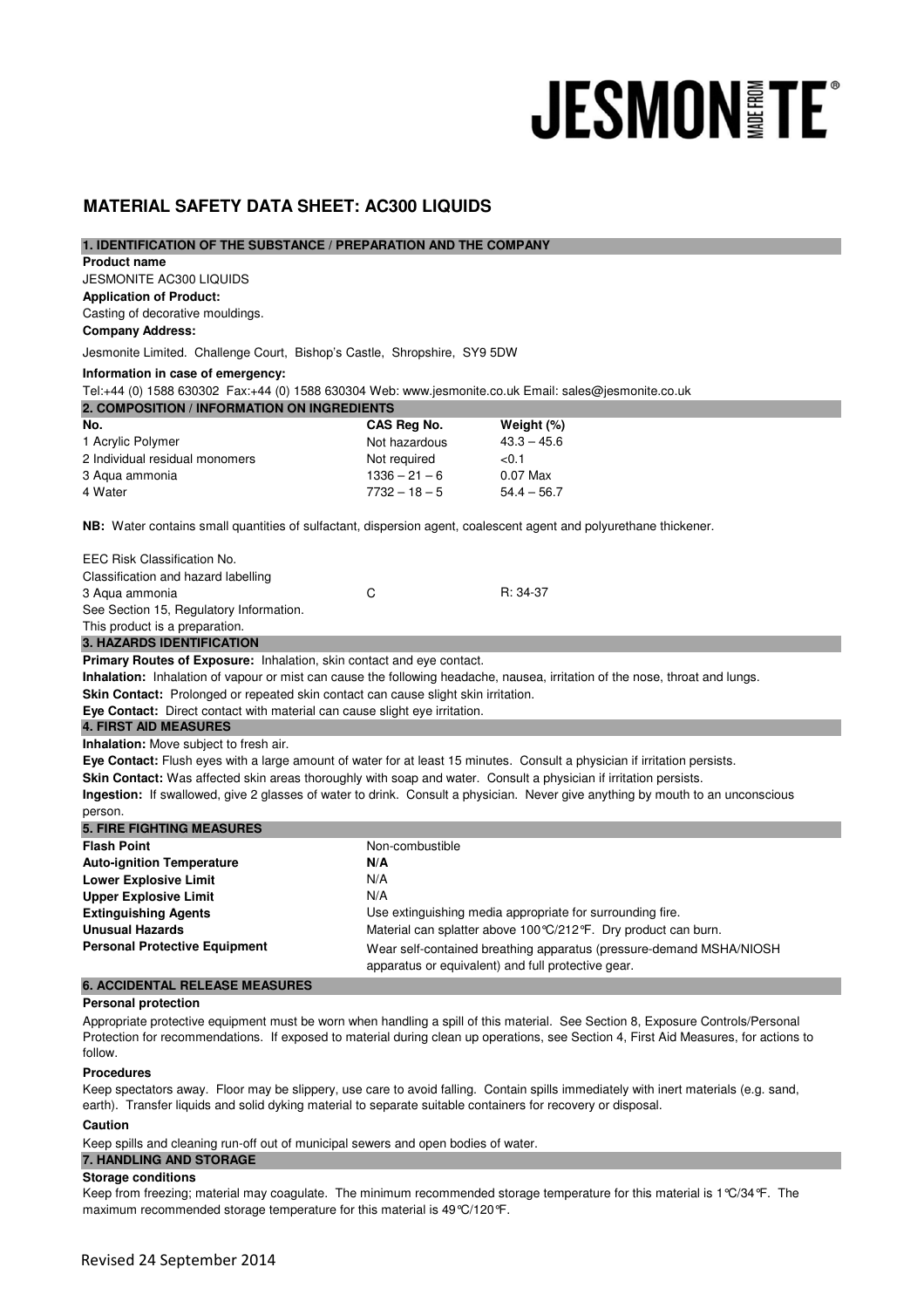# **Handling Procedures**

Monomer vapours can be evolved when material is heated during processing operations. See section 8, Exposure Controls/Personal protection, for types of ventilation required.

| 8. EXPOSURE CONTROLS / PERSONAL PROTECTION |                 |               |
|--------------------------------------------|-----------------|---------------|
| No.                                        | CAS Reg No.     | Weight (%)    |
| 1 Acrylic Polymer                          | Not hazardous   | $43.3 - 45.6$ |
| 2 Individual residual monomers             | Not required    | < 0.1         |
| 3 Aqua ammonia                             | $1336 - 21 - 6$ | $0.07$ Max    |
| 4 Water                                    | $7732 - 18 - 5$ | $54.4 - 56.7$ |

**NB:** Water contains small quantities of sulfactant, dispersion agent, coalescent agent and thickener.

| No. Units      |     | <b>ACGIH</b><br><b>TWA STEL</b> | <b>MAK (Germany)</b><br><b>WERT KAT</b> |
|----------------|-----|---------------------------------|-----------------------------------------|
| $\mathbf{1}$   |     | None                            | None                                    |
| $\overline{2}$ |     | a                               | a                                       |
| 3              | ppm | 25 b 35 b                       | C                                       |
| a              |     | Not required                    |                                         |
| $\mathsf{b}$   |     | As Ammonia                      |                                         |
| C              |     | Maximum limit: Category 1       |                                         |

## **Personal Protection**

**Respiratory protection** - A respiratory protection programme meeting OSHA 1910.134 and ANSI Z88.1 requirements must be followed whenever workplace conditions warrant a respirator's use. None required if airborne concentrations are maintained below the exposure limit listed in 'Exposure Limit Information'. For airborne concentrations, up to 10 times the TWA/TVL's listed in Exposure Limited Information, wear a MSHA/NIOSH approved (or equivalent) half-mask, air purifying respirator. Air purifying respirators should be equipped with an ammonia/methylamine cartridge.

**Hand protection -** The glove(s) listed below may provide protection against permeation. Gloves of other chemically resistant materials may not provide adequate protection: Neoprene.

Eye protection Use chemical splash goggles (ANSI X87.1 or approved equivalent).

**Ventilation -** Use local exhaust with a minimum capture velocity of 100 ft/min. (30 m/min) at the point of vapour evolution. Refer to the current edition of Industrial Ventilation: A manual of Recommended Practice, published by the American Conference of Governmental Industrial Hygienists for information on design, installation, use and maintenance of exhaust systems.

**Other protective equipment -** Facilities sorting or utilising this material should be equipped with an eye wash facility.

| <b>9. PHYSICAL AND CHEMICAL PROPERTIES</b> |                      |
|--------------------------------------------|----------------------|
| Appearance                                 | Milky                |
| <b>Physical form</b>                       | Liquid               |
| Colour                                     | White                |
| <b>Odour</b>                               | Acrylic odour        |
| рH                                         | $7.8 - 8.9$          |
| <b>Viscosity</b>                           | $< 500$ mPa/s        |
| Specific gravity (water=1)                 | $1.0 - 1.2$          |
| Vapour density (air $= 1$ )                | $<$ 1 water          |
| Vapour pressure                            | 2266.5 Pa @ 20 °C/   |
|                                            | 68°F water           |
| Boiling point/boiling range                | 100℃/212°F           |
| Melting point/melting range                | 0 °C/32 °F           |
| Solubility in water                        | dilutable            |
| <b>Percent volatility</b>                  | $54.4 - 56.7%$ water |
| Evaporation rate ( $\text{BAc} = 1$ )      | $<$ 1 water          |
| <b>10. STABILITY AND REACTIVITY</b>        |                      |

**Instability** This material is considered stable. However, avoid temperatures above 177°C/350°F, the onset of polymer decomposition. Thermal decomposition is dependent on time and temperature.

**Hazardous decomposition products** Thermal decomposition may yield acrylic monomers.

**Hazardous polymerisation** Product will not undergo polymerisation.

**Incompatibility** There are no known materials which are incompatible with this product.

# **11. TOXILOGICAL INFORMATION**

No toxicity data is available for this material. The information shown in section 3, Hazards Identification, is based on the toxicity profiles for a number of acrylic emulsions that are compositionally similar to this product. Typical data values are:

| Oral LD50 - rat:      | $>$ 5000 mg/kg |
|-----------------------|----------------|
| Dermal LD50 - rabbit: | $>$ 5000 mg/kg |